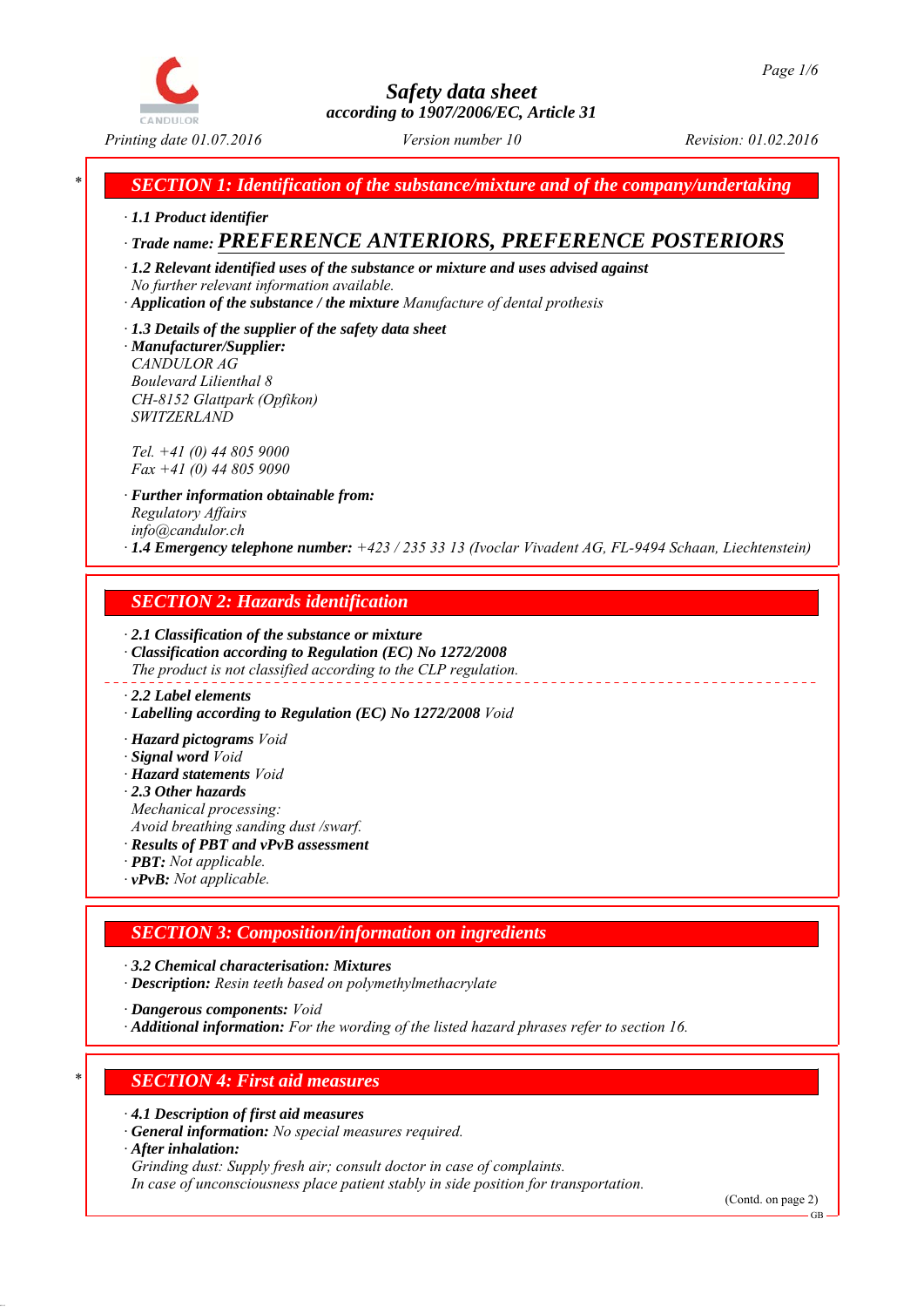*according to 1907/2006/EC, Article 31*

*Printing date 01.07.2016 Revision: 01.02.2016 Version number 10*

(Contd. of page 1)

## *Trade name: PREFERENCE ANTERIORS, PREFERENCE POSTERIORS*

*∙ After skin contact: Generally the product does not irritate the skin.*

*∙ After eye contact:*

*Rinse opened eye for several minutes under running water. Then consult a doctor. Mechanical effects only.*

*∙ After swallowing: Seek medical treatment.*

- *∙ 4.2 Most important symptoms and effects, both acute and delayed No further relevant information available.*
- *∙ 4.3 Indication of any immediate medical attention and special treatment needed*
- *No further relevant information available.*

## *SECTION 5: Firefighting measures*

- *∙ 5.1 Extinguishing media*
- *∙ Suitable extinguishing agents:*
- *CO2, powder or water spray. Fight larger fires with water spray or alcohol resistant foam.*
- *∙ 5.2 Special hazards arising from the substance or mixture No further relevant information available.*
- *∙ 5.3 Advice for firefighters*
- *∙ Protective equipment: No special measures required.*

## *SECTION 6: Accidental release measures*

- *∙ 6.1 Personal precautions, protective equipment and emergency procedures Not required.*
- *∙ 6.2 Environmental precautions: No special measures required.*
- *∙ 6.3 Methods and material for containment and cleaning up: Pick up mechanically.*
- *∙ 6.4 Reference to other sections*
- *No dangerous substances are released.*

*See Section 7 for information on safe handling.*

*See Section 8 for information on personal protection equipment.*

*See Section 13 for disposal information.*

## *SECTION 7: Handling and storage*

*∙ 7.1 Precautions for safe handling Only adequately trained personnel should handle this product. For use in dentistry only.*

*∙ Information about fire - and explosion protection: No special measures required.*

- *∙ 7.2 Conditions for safe storage, including any incompatibilities*
- *∙ Storage:*
- *∙ Requirements to be met by storerooms and receptacles: No special requirements.*
- *∙ Information about storage in one common storage facility: Not required.*
- *∙ Further information about storage conditions: None.*
- *∙ 7.3 Specific end use(s) No further relevant information available.*

### *SECTION 8: Exposure controls/personal protection*

*∙ Additional information about design of technical facilities: No further data; see item 7.*

- *∙ 8.1 Control parameters*
- *∙ Ingredients with limit values that require monitoring at the workplace:*

*The product does not contain any relevant quantities of materials with critical values that have to be monitored at the workplace.*

*∙ Additional information: The lists valid during the making were used as basis.*

(Contd. on page 3)

GB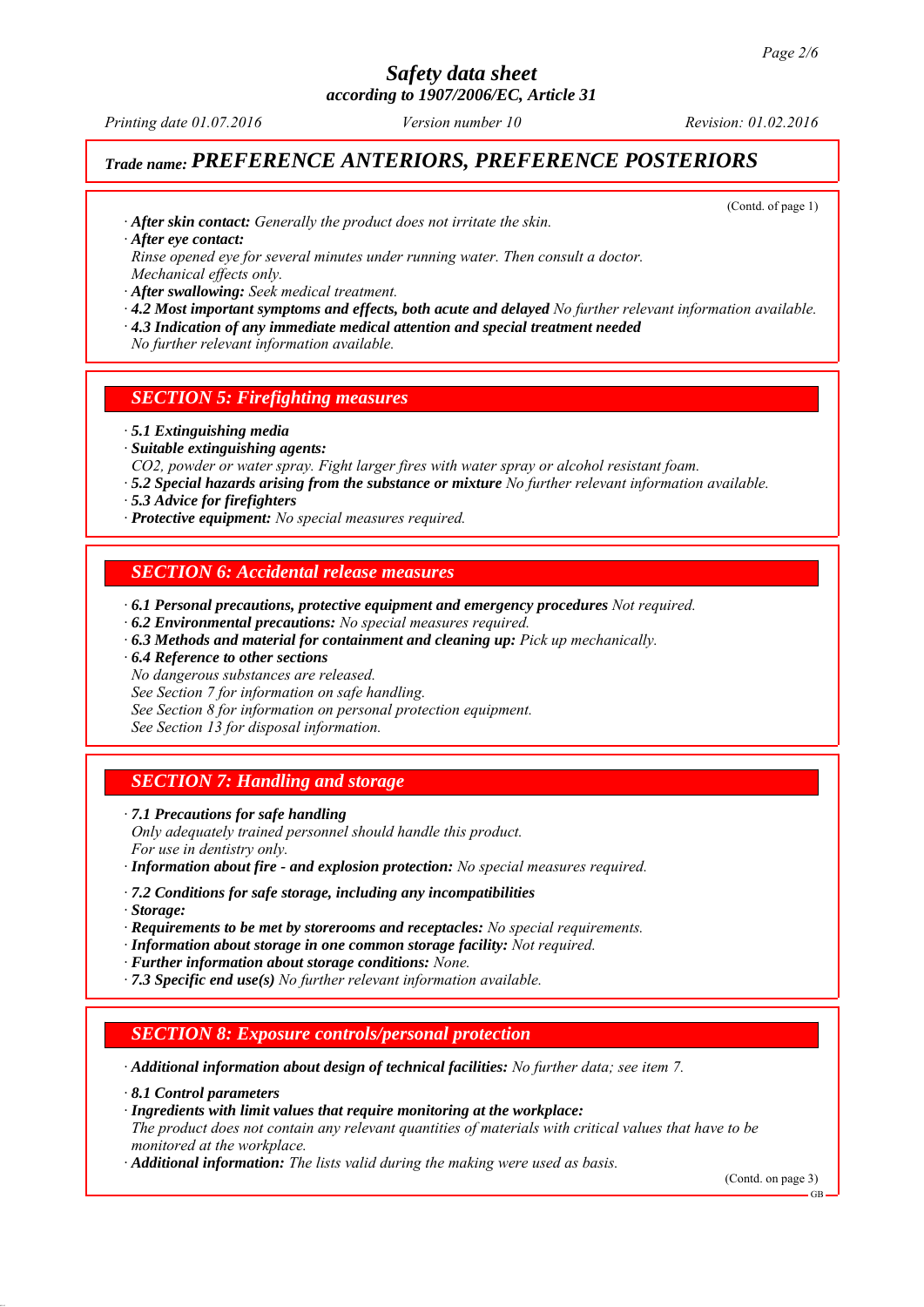*according to 1907/2006/EC, Article 31*

*Printing date 01.07.2016 Revision: 01.02.2016 Version number 10*

## *Trade name: PREFERENCE ANTERIORS, PREFERENCE POSTERIORS*

(Contd. of page 2)

*∙ 8.2 Exposure controls*

- *∙ Personal protective equipment:*
- *∙ General protective and hygienic measures:*
- *Usual hygienic measures for dental practice and dental laboratories.*
- *∙ Respiratory protection: Use respiratory protective device against the effects of dust.*
- *∙ Protection of hands:*

*The glove material has to be impermeable and resistant to the product/ the substance/ the preparation. Due to missing tests no recommendation to the glove material can be given for the product/ the preparation/ the chemical mixture.*

*Selection of the glove material on consideration of the penetration times, rates of diffusion and the degradation*

*∙ Material of gloves*

*The selection of the suitable gloves does not only depend on the material, but also on further marks of quality and varies from manufacturer to manufacturer. As the product is a preparation of several substances, the resistance of the glove material can not be calculated in advance and has therefore to be checked prior to the application.*

#### *∙ Penetration time of glove material*

*The exact break through time has to be found out by the manufacturer of the protective gloves and has to be observed.*

*∙ Eye protection:*

*Always wear safety goggles during mechanical processing (grinding, sawing /cutting, drilling, milling).*

| · 9.1 Information on basic physical and chemical properties<br>Solid<br>According to product specification<br><i><b>Odourless</b></i> |
|---------------------------------------------------------------------------------------------------------------------------------------|
|                                                                                                                                       |
|                                                                                                                                       |
|                                                                                                                                       |
|                                                                                                                                       |
| Not determined.                                                                                                                       |
| Not applicable.                                                                                                                       |
| Undetermined.<br>Undetermined.                                                                                                        |
| Not applicable.                                                                                                                       |
| Not determined.                                                                                                                       |
| Product is not selfigniting.                                                                                                          |
| Product does not present an explosion hazard.                                                                                         |
|                                                                                                                                       |
| Not determined.                                                                                                                       |
| Not determined.                                                                                                                       |
| Not applicable.                                                                                                                       |
| Not determined.                                                                                                                       |
| Not determined.                                                                                                                       |
| Not applicable.                                                                                                                       |
| Not applicable.                                                                                                                       |
|                                                                                                                                       |
|                                                                                                                                       |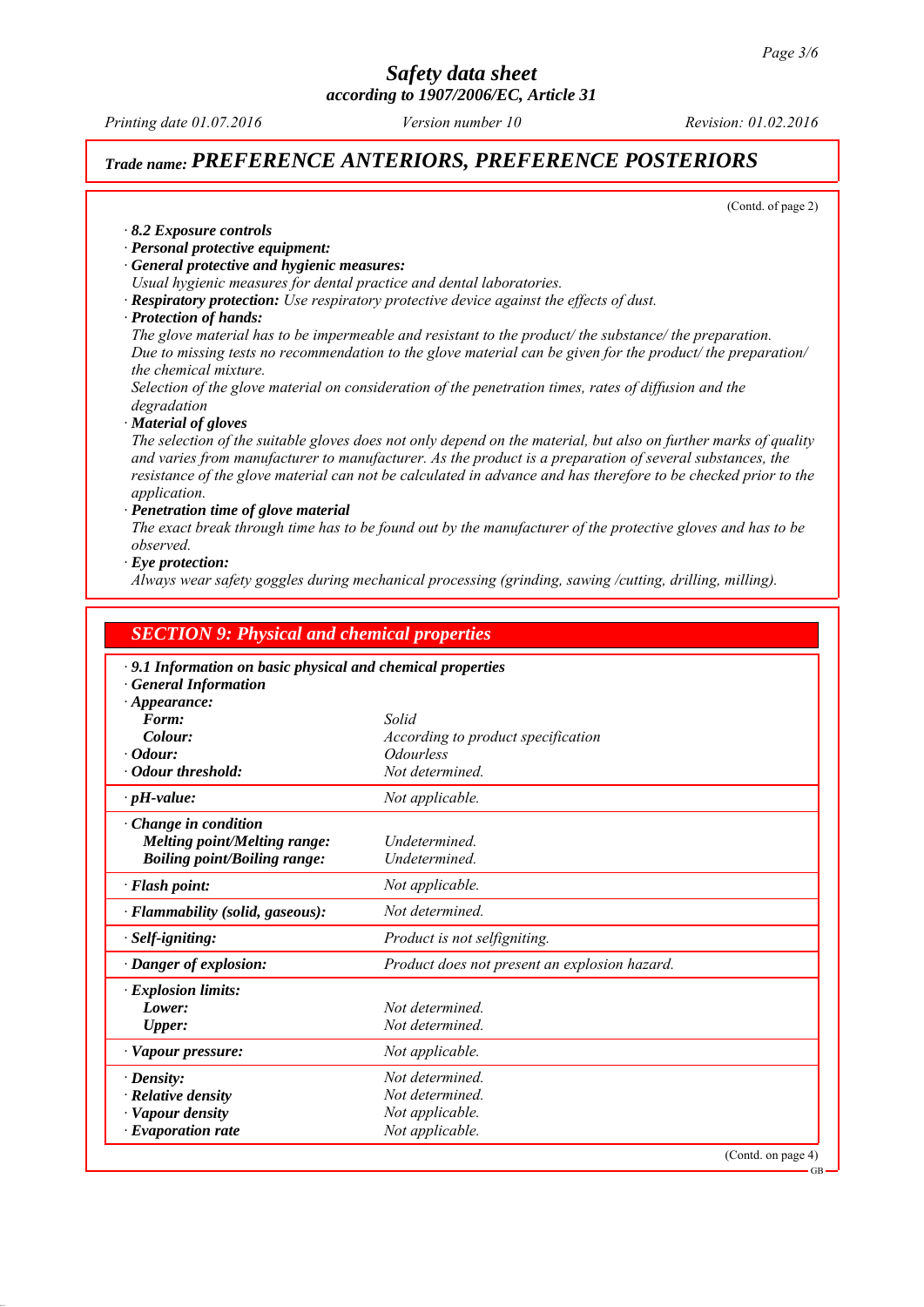*according to 1907/2006/EC, Article 31*

*Printing date 01.07.2016 Revision: 01.02.2016 Version number 10*

# *Trade name: PREFERENCE ANTERIORS, PREFERENCE POSTERIORS*

|                                                                         |                                            | (Contd. of page 3) |
|-------------------------------------------------------------------------|--------------------------------------------|--------------------|
| $\cdot$ Solubility in / Miscibility with<br>water:                      | <i>Insoluble.</i>                          |                    |
| $\cdot$ <b>Partition coefficient (n-octanol/water):</b> Not determined. |                                            |                    |
| $\cdot$ Viscosity:                                                      |                                            |                    |
| Dynamic:                                                                | Not applicable.                            |                    |
| Kinematic:                                                              | Not applicable.                            |                    |
| · Solvent content:                                                      |                                            |                    |
| Solids content:                                                         | $100.0\%$                                  |                    |
| $\cdot$ 9.2 Other information                                           | No further relevant information available. |                    |

## *SECTION 10: Stability and reactivity*

*∙ 10.1 Reactivity No further relevant information available.*

- *∙ 10.2 Chemical stability Stable under normal handling and storage conditions.*
- *∙ Thermal decomposition / conditions to be avoided: No decomposition if used according to specifications.*
- *∙ 10.3 Possibility of hazardous reactions No dangerous reactions known.*
- *∙ 10.4 Conditions to avoid No further relevant information available.*
- *∙ 10.5 Incompatible materials: No further relevant information available.*
- *∙ 10.6 Hazardous decomposition products: None under normal conditions of storage and use.*

### *\* SECTION 11: Toxicological information*

*∙ 11.1 Information on toxicological effects*

*∙ Acute toxicity Based on available data, the classification criteria are not met.*

- *∙ Skin corrosion/irritation Based on available data, the classification criteria are not met.*
- *∙ Serious eye damage/irritation Based on available data, the classification criteria are not met.*
- *∙ Respiratory or skin sensitisation Based on available data, the classification criteria are not met.*
- *∙ Additional toxicological information: No further relevant information available.*
- *∙ Germ cell mutagenicity Based on available data, the classification criteria are not met.*
- *∙ Carcinogenicity Based on available data, the classification criteria are not met.*
- *∙ Reproductive toxicity Based on available data, the classification criteria are not met.*
- *∙ STOT-single exposure Based on available data, the classification criteria are not met.*
- *∙ STOT-repeated exposure Based on available data, the classification criteria are not met.*
- *∙ Aspiration hazard Based on available data, the classification criteria are not met.*

## *SECTION 12: Ecological information*

- *∙ 12.1 Toxicity*
- *∙ Aquatic toxicity: No further relevant information available.*
- *∙ 12.2 Persistence and degradability No further relevant information available.*
- *∙ 12.3 Bioaccumulative potential No further relevant information available.*
- *∙ 12.4 Mobility in soil No further relevant information available.*
- *∙ Additional ecological information:*
- *∙ General notes: Generally not hazardous for water*
- *∙ 12.5 Results of PBT and vPvB assessment*
- *∙ PBT: Not applicable.*
- *∙ vPvB: Not applicable.*

(Contd. on page 5)

GB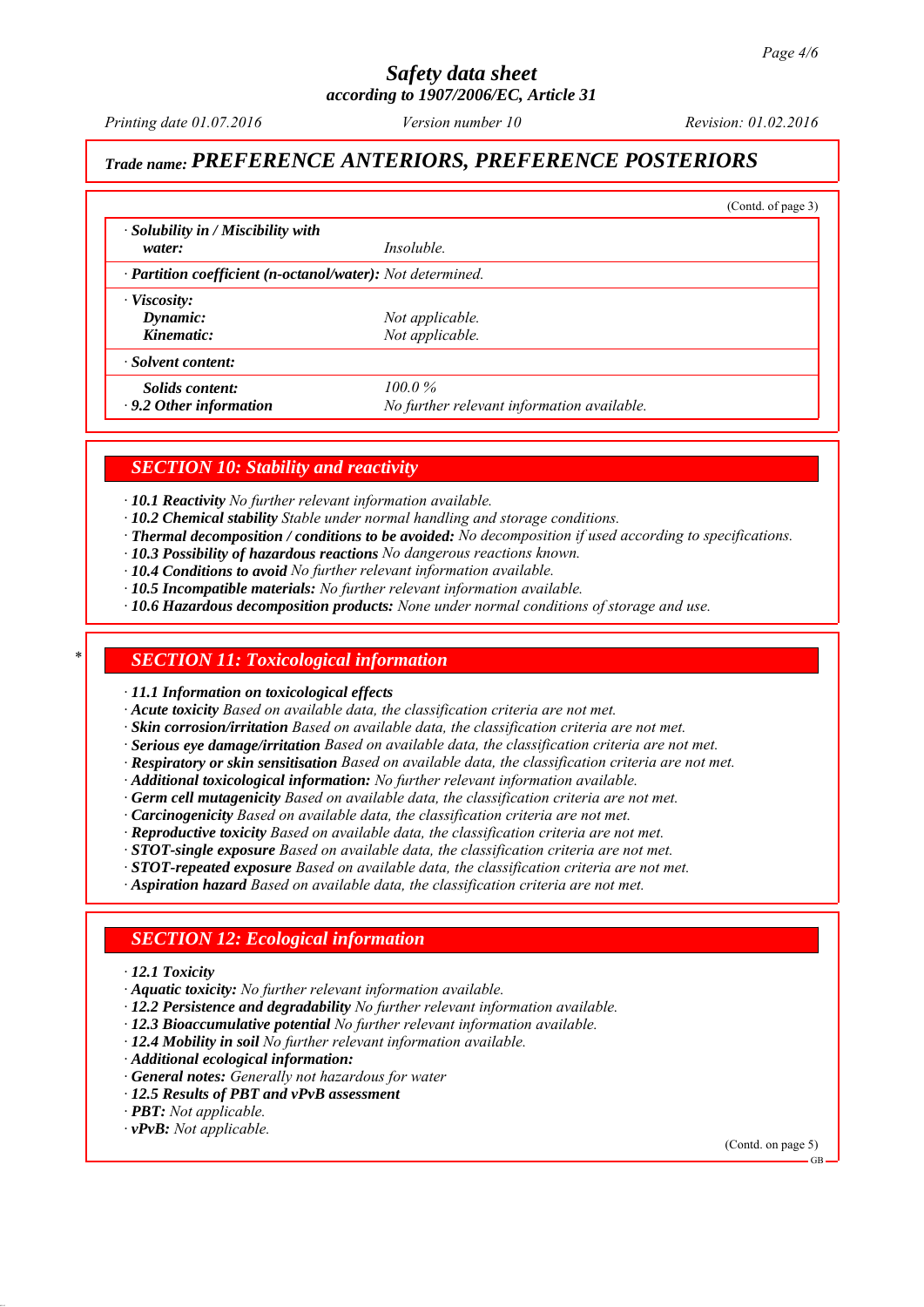*according to 1907/2006/EC, Article 31*

*Printing date 01.07.2016 Revision: 01.02.2016 Version number 10*

(Contd. of page 4)

# *Trade name: PREFERENCE ANTERIORS, PREFERENCE POSTERIORS*

*∙ 12.6 Other adverse effects No further relevant information available.*

## *SECTION 13: Disposal considerations*

*∙ 13.1 Waste treatment methods*

*∙ Recommendation*

*Take to an approved landfill or a waste incineration plant, under conditions approved by the local authority.*

*∙ European waste catalogue*

*20 01 39 plastics*

*∙ Uncleaned packaging:*

*∙ Recommendation: Disposal must be made according to official regulations.*

| <b>SECTION 14: Transport information</b>                                                  |                                                                                   |
|-------------------------------------------------------------------------------------------|-----------------------------------------------------------------------------------|
| $\cdot$ 14.1 UN-Number<br>ADR, RID, ADN, ADN, IMDG, IATA                                  | Void                                                                              |
| $\cdot$ 14.2 UN proper shipping name<br>· ADR,RID,ADN, ADN, IMDG, IATA                    | Void                                                                              |
| $\cdot$ 14.3 Transport hazard class(es)                                                   |                                                                                   |
| · ADR, RID, ADN, ADN, IMDG, IATA<br>· Class                                               | Void                                                                              |
| $\cdot$ 14.4 Packing group<br>ADR, RID, ADN, IMDG, IATA                                   | Void                                                                              |
| $\cdot$ 14.5 Environmental hazards:<br>$\cdot$ Marine pollutant:                          | No                                                                                |
| $\cdot$ 14.6 Special precautions for user                                                 | Not applicable.                                                                   |
| $\cdot$ 14.7 Transport in bulk according to Annex II of<br><b>Marpol and the IBC Code</b> | Not applicable.                                                                   |
| · Transport/Additional information:                                                       | Product is not classified as a dangerous good for transport<br>(ADR, IMDG, IATA). |
| · UN "Model Regulation":                                                                  | Void                                                                              |

## *SECTION 15: Regulatory information*

*∙ 15.1 Safety, health and environmental regulations/legislation specific for the substance or mixture*

*∙ National regulations:*

*∙ Other regulations, limitations and prohibitive regulations*

*The product is a medical device according to the Directive 93/42/EEC.*

*∙ 15.2 Chemical safety assessment: A Chemical Safety Assessment has not been carried out.*

### *\* SECTION 16: Other information*

*This information is based on our present knowledge. However, this shall not constitute a guarantee for any specific product features and shall not establish a legally valid contractual relationship.*

(Contd. on page 6)

GB